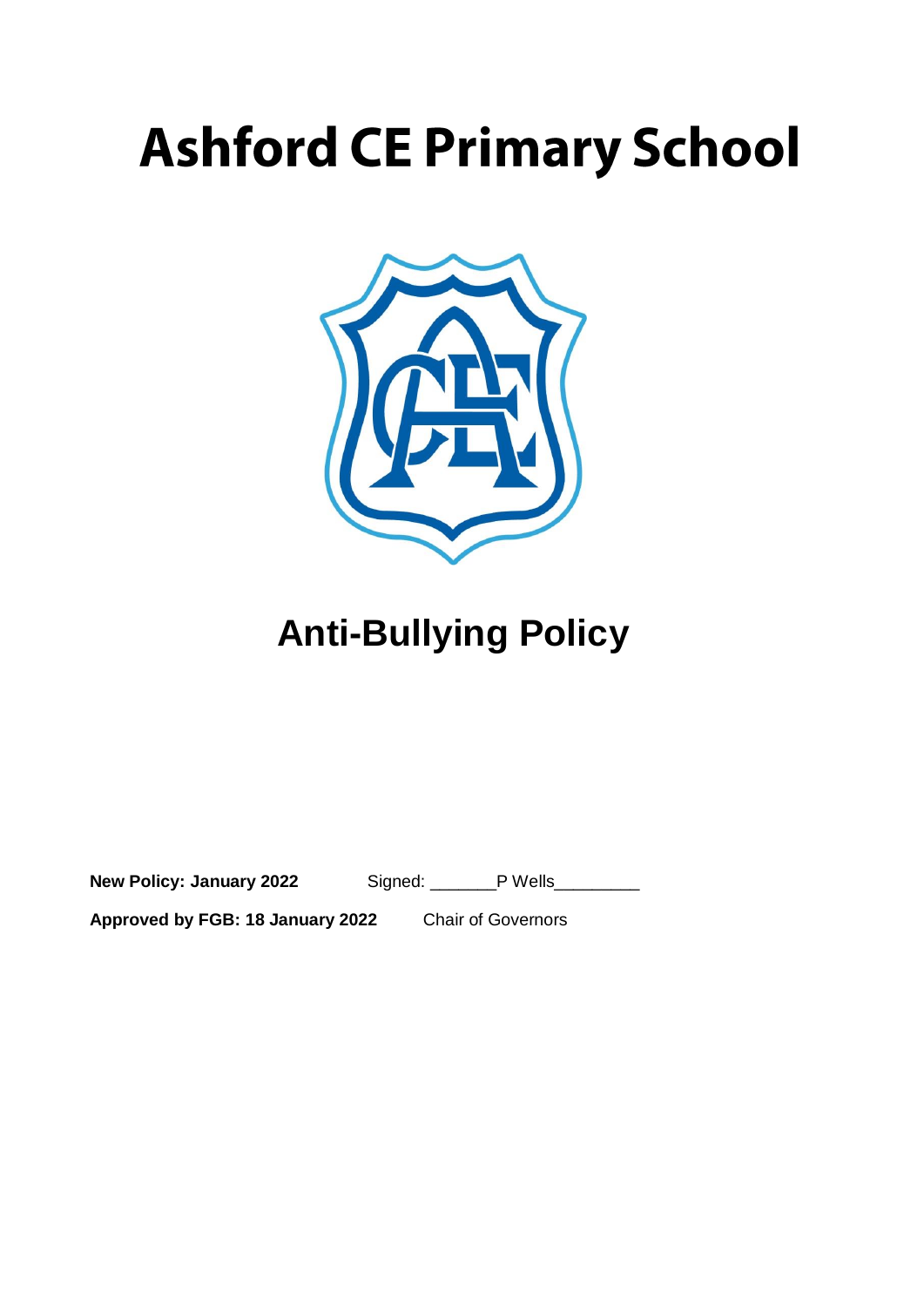### **Anti-Bullying Policy**

#### **Our School Vision**

We are a caring Christian community where everyone adopts an "I can" attitude; everyone feels valued, safe and loved by God. We celebrate our God-given individuality, achievements and talents and we aspire, with God's help, to become the best that we can be. We believe that each one of us has the ability to achieve our highest potential, living and learning in the fullness of God.

I can do all things through Christ who gives me strength.

*Philippians 4v13*

#### **1. Aims**

Ashford CE Primary School fully recognises the contribution it can make to protect children and support pupils in school and beyond. We are fully committed to safeguarding our pupils through prevention, protection and support. We are also committed to actively promoting the fundamental British values of democracy, the rule of law, individual liberty and mutual respect and tolerance of those with different faiths and beliefs; the pupils are encouraged to develop and demonstrate skills and attitudes that will allow them to participate fully in and contribute positively to life in modern Britain. In order to ensure that we comply with the spirit of the Equality Act 2010 and the nine protected characteristics in the act, we will endeavour to make as many reasonable adjustments as is appropriate.

Bullying of any kind is unacceptable in our school. We recognise that bullying can damage children's confidence, well-being and educational achievement. We therefore do all we can to prevent it, by developing a school ethos in which bullying is not tolerated under any circumstances (see also our Positive Behaviour Management Policy). This policy aims to produce a consistent school response to any bullying incidents that may occur. We aim to make all those connected with the school aware of our opposition to bullying, and we make clear each person's responsibilities with regard to the eradication of bullying in our school.

At Ashford CE, we will always:

- Discuss, monitor and review our Anti-Bullying Policy on a regular basis.
- Support staff to promote positive relationships and identify and tackle bullying appropriately.
- Ensure that pupils are aware that all bullying concerns will be dealt with sensitively and effectively; that pupils feel safe to learn; and that pupils abide by the anti-bullying policy.
- Report back to parents/carers regarding their concerns on bullying and deals promptly with complaints. Parents/carers in turn work with the school to uphold the anti-bullying policy.
- Seeks to learn from good anti-bullying practice elsewhere and utilises support from the Local Authority and other relevant organisations when appropriate.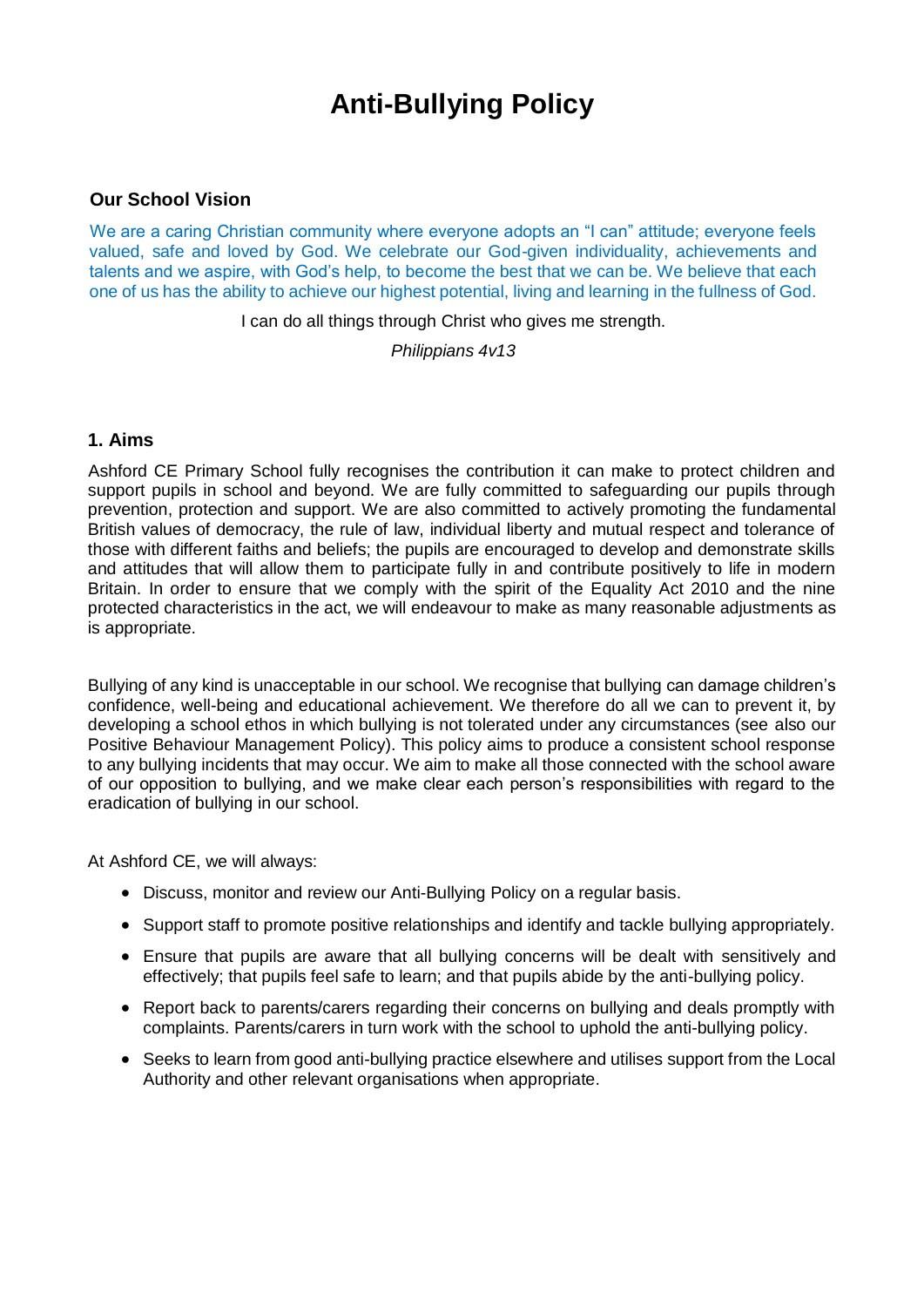#### **2. A Definition of Bullying**

Bullying is a subjective experience that can take many forms. Various national and international definitions of bullying exist and most of these definitions have three things in common which reflect children's experience of bullying and evidence gained from extensive research in this area. The three common aspects in most definitions of bullying are that:

- It is deliberately hurtful behaviour
- It is usually repeated over time
- There is an imbalance of power, which makes it hard for those being bullied to defend themselves.

#### **Forms of Bullying**

Bullying behaviour across all types of bullying can represent itself in a number of different forms. Children and young people can be bullied in ways that are:

**Physical** – by being punched, pushed or hurt; made to give up money or belongings; having property, clothes or belongings damaged; being forced to do something they don't want to do.

**Verbal** – by being teased in a nasty way; called gay (whether or not it's true); insulted about their race, religion or culture; called names in other ways or having offensive comments directed at them.

**Indirect** – by having nasty stories told about them; being left out, ignored or excluded from groups.

**Electronic / 'cyberbullying'** – via text message; via instant messenger services and social network sites; via email; and via images or videos posted on the internet or spread via mobile phones or other electronic devices.

#### **Specific Types of Bullying**

Ashford CE Primary School recognises that although anyone can be bullied for almost any reason or difference, some children may be more vulnerable to bullying than others. Research has identified various different types of bullying experienced by particular vulnerable groups of children. These include:

- Bullying related to race, religion or culture
- Bullying related to special educational needs (SEN) or disabilities
- Bullying related to being of higher ability
- Bullying related to appearance or health conditions
- Bullying related to sexual orientation
- Bullying of young carers or looked–after children or otherwise related to home circumstances
- Sexist, sexual or transphobic bullying
- Derogatory language relating to race, religion, culture, special educational needs, disability, age, gender, sexual orientation, appearance, health conditions, family/home circumstances (including same sex partnerships).

*(see Appendix: Types of Bullying)*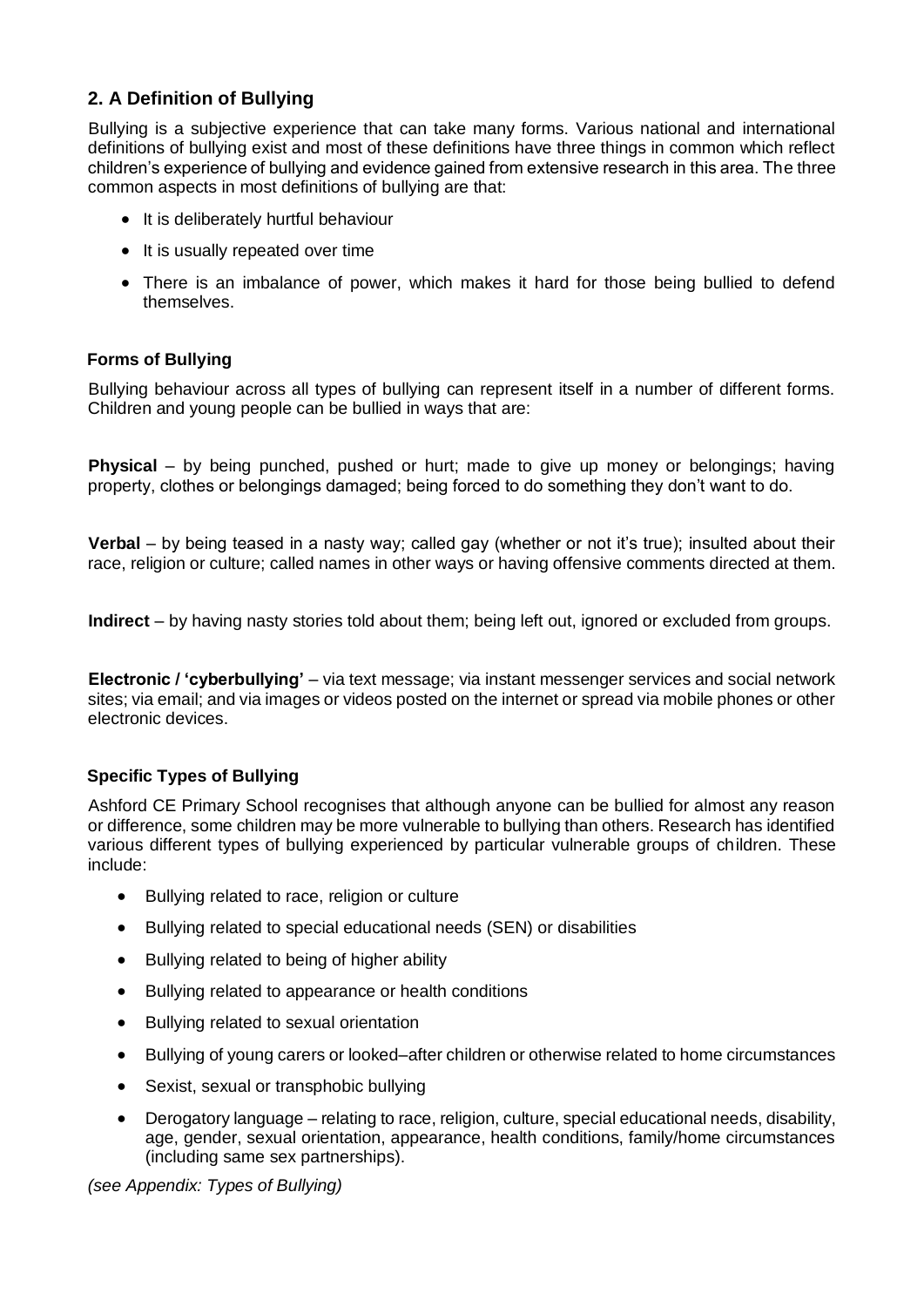The school recognises that bullying is a complex type of behaviour occurring between individuals and groups. Different roles within bullying situations can be identified and include:

- The ring-leader, who through their position of power can direct bullying activity
- Assistants/associates, who actively join in the bullying (sometimes because they are afraid of the ring-leader)
- Reinforcers, who give positive feedback to those who are bullying, perhaps by smiling or laughing
- Outsiders/bystanders, who stay back or stay silent and thereby appear to condone or collude with the bullying behaviour
- Defenders, who try and intervene to stop the bullying or comfort pupils who experience bullying.

Some children can adopt different roles simultaneously or at different times e.g. a bullied child might be bullying another child at the same time, or a 'reinforcer' might become a 'defender' when the ringleader is not around.

We positively encourage all pupils to take responsibility for their behaviour and its consequences and to make a commitment to take action to end the bullying and provide support for the bullied pupil.

At Ashford CE Primary School, we encourage the bystander to get involved and not just watch and collude, to report incidents or support someone getting bullied. We also encourage our pupils to all support each other in not tolerating any kind of bullying in the school through the development of our Anti-Bullying Children's Charter*.*

#### **3. Preventing, Identifying and Responding to Bullying**

We will:

- Work with staff and outside agencies to identify all forms of prejudice-driven bullying.
- Actively provide systematic opportunities to develop pupils' social and emotional skills, including their resilience.
- Consider all opportunities for addressing bullying including through the curriculum, through displays, through celebrating the annual 'National Anti-Bullying Week' and through Pupil Leadership Team activities.
- Train all staff to identify bullying and follow school policy and procedures on bullying.
- Actively create "safe spaces" and circles of friends for vulnerable children, in liaison with staff and parents as appropriate.

#### **4. Working with Pupils and Parents**

#### **Involvement of Pupils**

We will: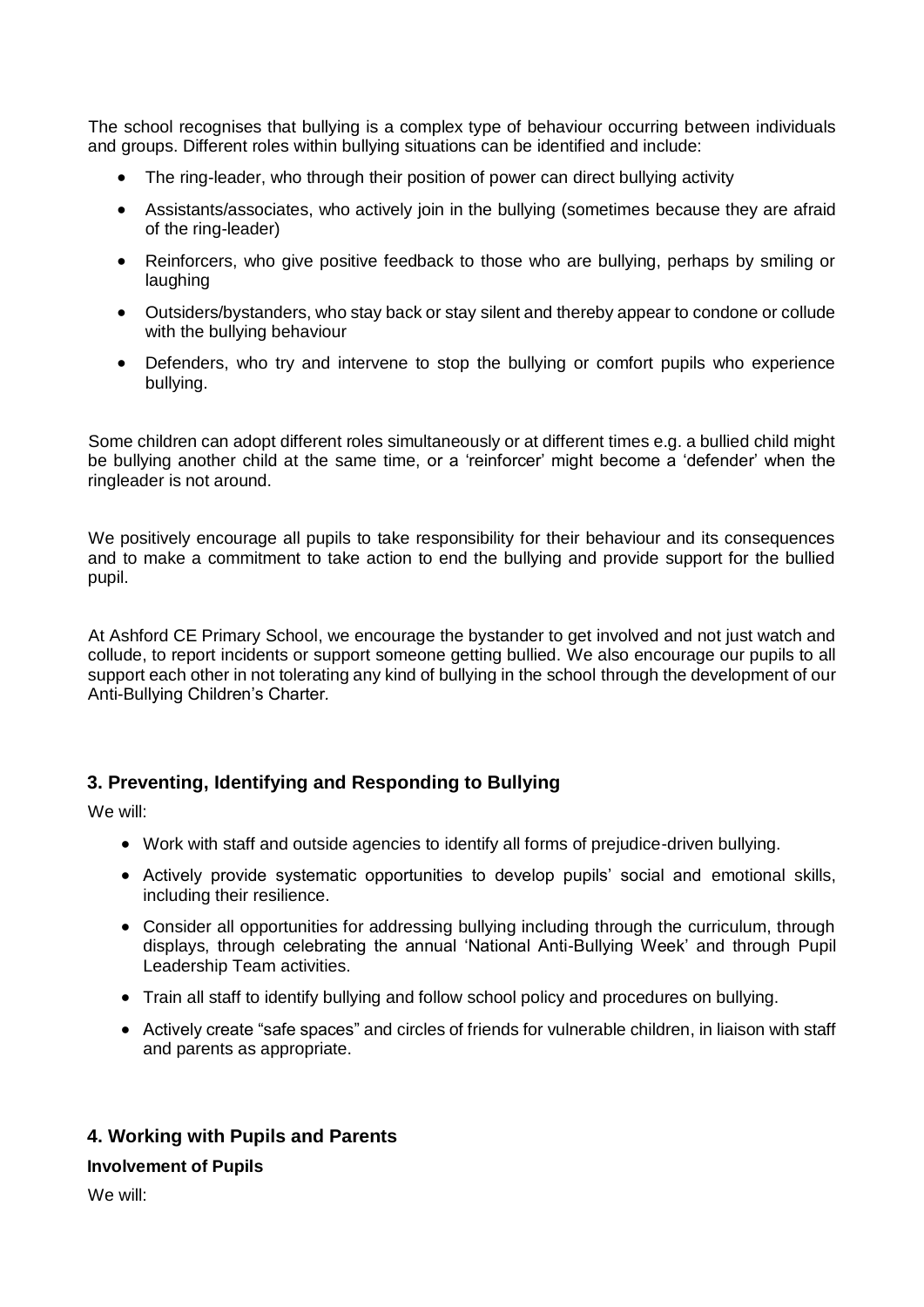- Regularly canvass children's views on the extent and nature of bullying.
- Ensure students know how to express worries and anxieties about bullying.
- Ensure all children are aware of the range of sanctions which may be applied against those engaging in bullying.
- Involve students in anti-bullying activities in school.
- Offer support to students who have been bullied.
- Work with children who have been bullied in order to address the problems they have.

#### **Liaison with Parents and Carers**

We will:

- Ensure that parents / carers know whom to contact if they are worried about bullying.
- Ensure parents know about our complaints procedure and how to use it effectively.
- In line with measures outlined in our Behaviour policy, work with parents in establishing regular communication in monitoring and improving their child's behaviour, and adopting appropriate sanctions, when incidents of bullying persist.

#### **5. Responsibilities**

This Policy only works if it ensures that the whole school community understands that bullying is not tolerated and understands the steps that will be taken to both prevent and respond to bullying.

It is the responsibility of:

- School Governors to take a lead role in monitoring and reviewing this policy.
- Governors, the Executive Headteacher, Senior Leaders, teaching and non-teaching staff to be aware of this policy and implement it accordingly.
- The Executive Headteacher and Head of School to communicate the policy to the school community.
- Pupils to abide by the policy, and for the Pupil Leadership Team to support the on-going review of the policy.

#### **The role of governors**

- The governing body supports the Executive Headteacher and Head of School in all attempts to eliminate bullying from our school. This policy statement makes it very clear that the governing body does not allow bullying to take place in our school, and that any incidents of bullying that do occur are taken very seriously and dealt with appropriately.
- The governing body monitors the incidents of bullying that occur, and reviews the effectiveness of the school policy regularly. The governors require the Executive Headteacher and Head of School to keep accurate records of all incidents of bullying and to report to the governors about the effectiveness of school anti-bullying strategies.
- The governing body responds within ten days to any request from a parent to investigate incidents of bullying. In all cases, the governing body notifies the Executive Headteacher and Head of School and asks him/her to conduct an investigation into the case and to report back to a representative of the governing body.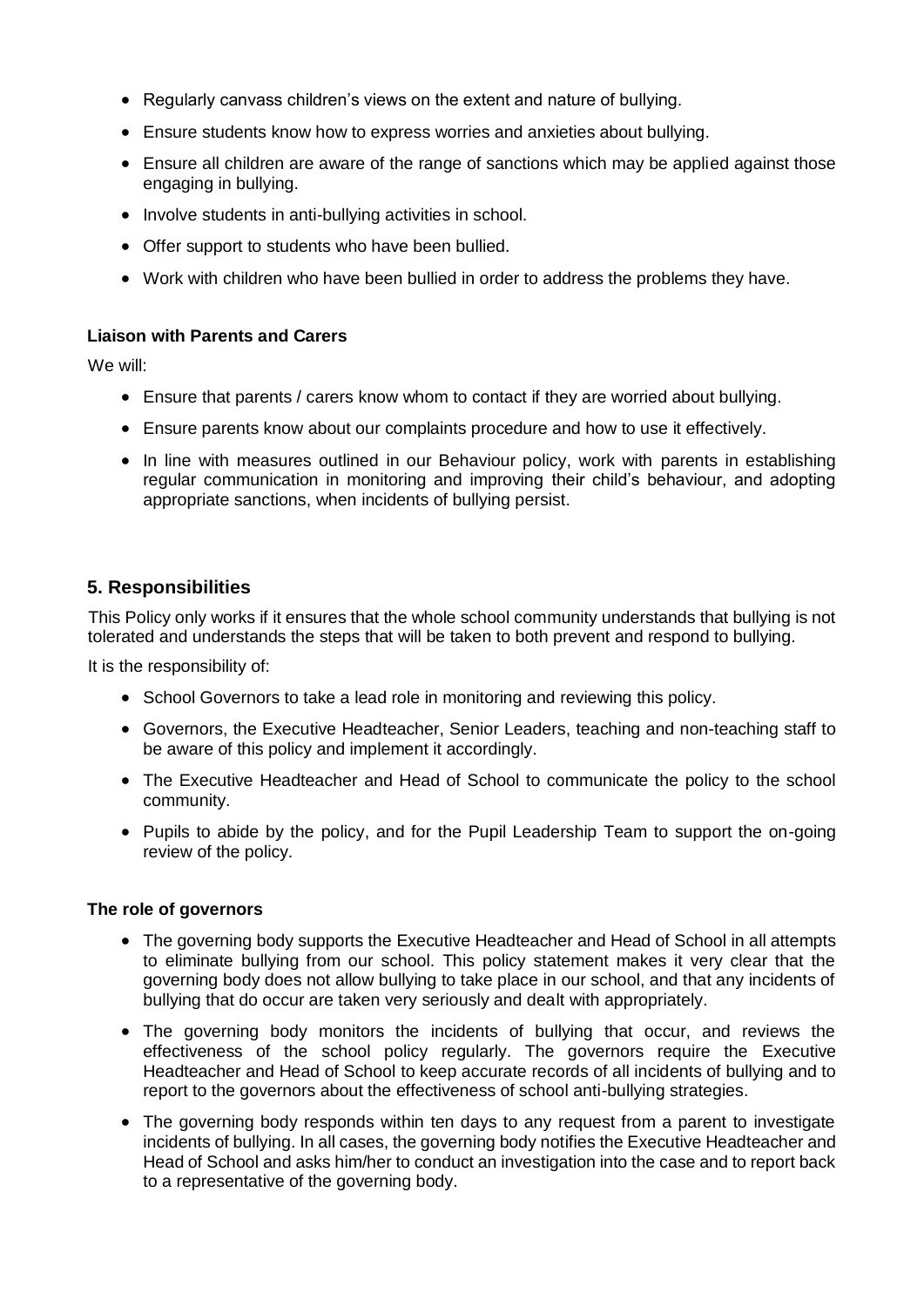#### **The role of the Executive Headteacher and Head of School**

- It is the responsibility of the Executive Headteacher and Head of School to implement the school anti-bullying strategy and to ensure that all staff (both teaching and non-teaching) are aware of the school policy and know how to deal with incidents of bullying. The Head of School reports to the governing body about the effectiveness of the anti-bullying policy on request.
- The Executive Headteacher and Head of School ensures that all children understand the definition of bullying, know that it is wrong and that it is unacceptable behaviour in this school.
- The Executive Headteacher and Head of School ensure that all staff receive sufficient training to be equipped to deal with all incidents of bullying.
- The Executive Headteacher and Head of School set the school climate of mutual support and praise for success, to making bullying less likely. When children feel they are important and belong to a friendly and welcoming school, bullying is far less likely to be part of their behaviour.
- The Executive Headteacher works collaboratively with the whole senior leadership team, all staff and outside agencies to ensure that this policy is upheld.

#### **The role of staff**

- Staff in our school take all forms of bullying seriously, and do all they can to intervene to prevent incidents from taking place.
- If incidents do take place, then a record of the bullying incident is made using our prejudicial bullying incident form*.* This is then followed up by a senior leader, liaising with children and parents concerned, and deciding on any next steps or sanctions.
- If staff witness an act of bullying, they do all they can to support the child who is being bullied and act swiftly. If a child is being bullied on the way to or from school, then these incidents will be addressed in line with our behaviour policy.
- Staff routinely attend training, which enables them to become equipped to deal with incidents of bullying and behaviour management.
- Teachers ensure that themes of anti-bullying are woven into curriculum themes, PSHE teaching and worship to teach children proactively about tolerance and respect.
- Teachers support all children in their class and establish a climate of trust and respect for all. By praising, rewarding and celebrating the success of all children, we aim to do all we can to prevent incidents of bullying.

#### **12. Monitoring of this Policy**

This policy will be monitored on an on-going basis by the Executive Headteacher and senior leadership team. All aspects of the policy are reviewed in consultation with teachers, support staff and the wider staff team. It is made available widely to parents on our school website and through other channels, such as newsletter updates.

The outworking of the policy is also reviewed regularly through comments and feedback from visitors to the school, seeking the views of parents, pupil voice monitoring and governor visits and learning walks.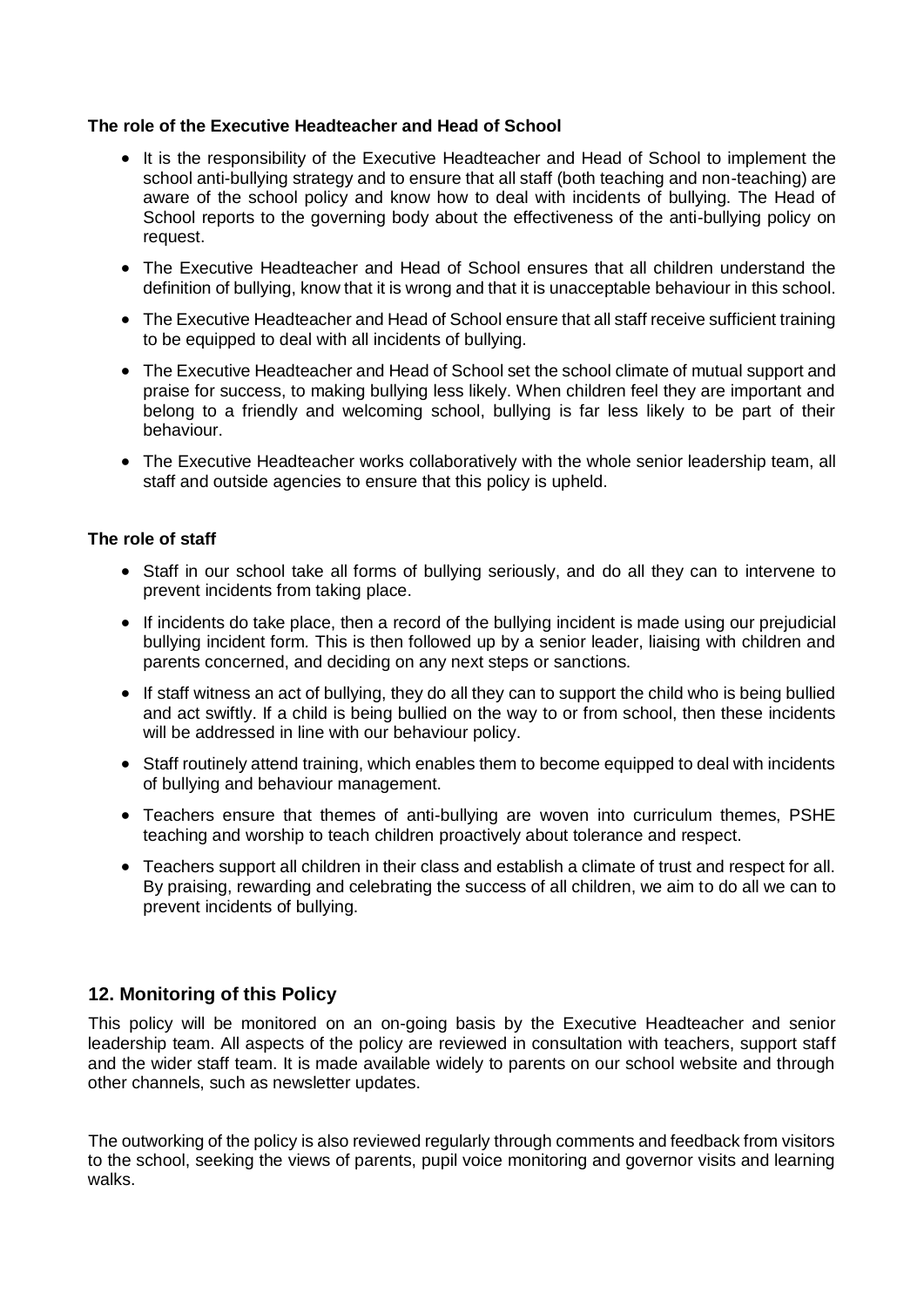The outworking and outcomes of this policy are reported each term to governors as part of the heads report to governors, including analysis with regard to gender, age, ethnicity of all children involved on bullying incidents. It is governors' responsibility to review the effectiveness of this policy, which is reviewed at least every two years.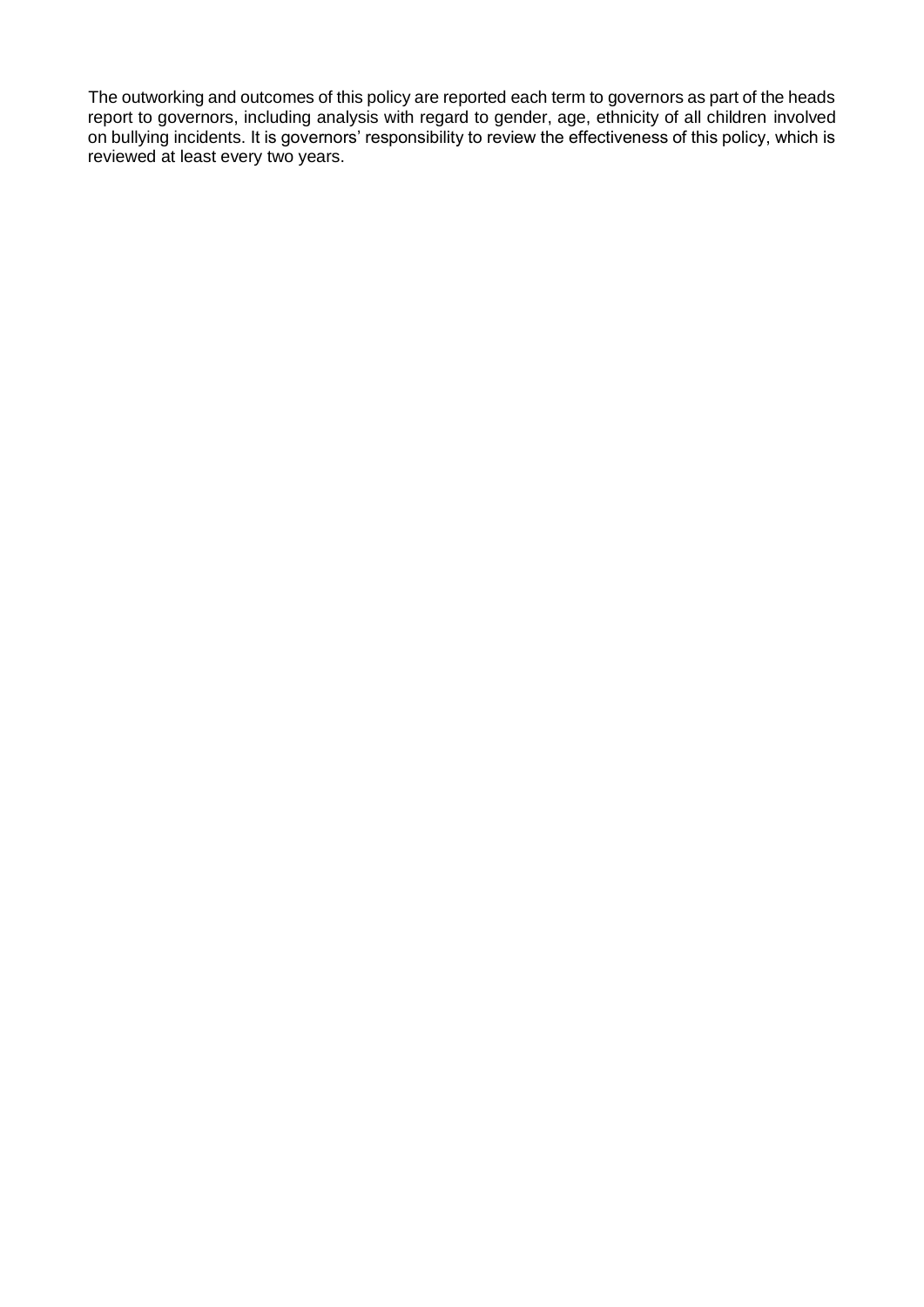#### **Appendix: Types of Bullying**

#### **Bullying related to race, religion or culture**

Racist or faith-based bullying is bullying based on a person's background, colour, religion or heritage. Some surveys and focus groups have found that a high proportion of bullied pupils have experienced racist or faith-based bullying. Recent political and social issues also appear to have been a factor in the rise in this type of bullying and harassment. There is research to support the suggestion that where black and minority ethnic (BME) children experience bullying, it is more likely to be severe bullying. Moreover, bullying incidents can be a subset of the indirect and direct racist hostility which BME children, children of different faiths and Traveller children can experience in a number of situations.

When racist or faith-based bullying takes place, the characteristics singled out not only apply to the individual child but also make reference to their family and more broadly their ethnic or faith community as a whole. Racial and cultural elements in bullying can be seen to heighten the negative impact on a child's sense of identity, self-worth and self-esteem.

Schools are advised to log all incidents of racist or faith- based, homophobic and disability-related bullying and submit them on a regular basis (termly) to the local authority. This allows local authorities to monitor the occurrence of incidents and identify underlying trends in racist bullying so that appropriate and relevant training and support can be provided to schools. It is important to note that all incidents that are identified as potentially racist must be recorded, reported and investigated as such. The Stephen Lawrence Inquiry Report (1999) defines racism as 'conduct or words which advantage or disadvantage people because of their colour, culture or ethnic origin. In its more subtle form, it is as damaging as in its more overt form'.

#### **Bullying related to special educational needs (SEN) and disabilities**

Research shows that children and young people with SEN and disabilities are more at risk of bullying than their peers. Public bodies have new responsibilities to actively promote equality of opportunity for all disabled people and eliminate disability-related harassment.

Children and young people with special educational needs and disabilities, whether in mainstream or special schools, do not always have the levels of social confidence and competence and the robust friendship bonds that can protect against bullying. Where children with SEN and disabilities are themselves found to be bullying, in most cases (except those related to specific conditions) schools should expect the same standards of behaviour as those which apply to the rest of the school community, having made the reasonable adjustments necessary.

#### **Bullying related to gifted and talented children and young people**

Children and young people who are gifted and talented can be vulnerable to bullying. Their achievements, different interests and advanced abilities can set them apart from their peers and can lead to a sense of not 'fitting in' and feelings of isolation. Their talents and abilities may cause feelings of resentment and jealousy among their peers which may make them targets for bullying behaviour.

#### **Bullying related to appearance or health conditions**

Those with health or visible medical conditions, such as eczema, may be more likely than their peers to become targets for bullying behaviour. Perceived physical limitations, such as size and weight, and other body image issues can result in bullying, and obvious signs of affluence (or lack of it), can also be exploited.